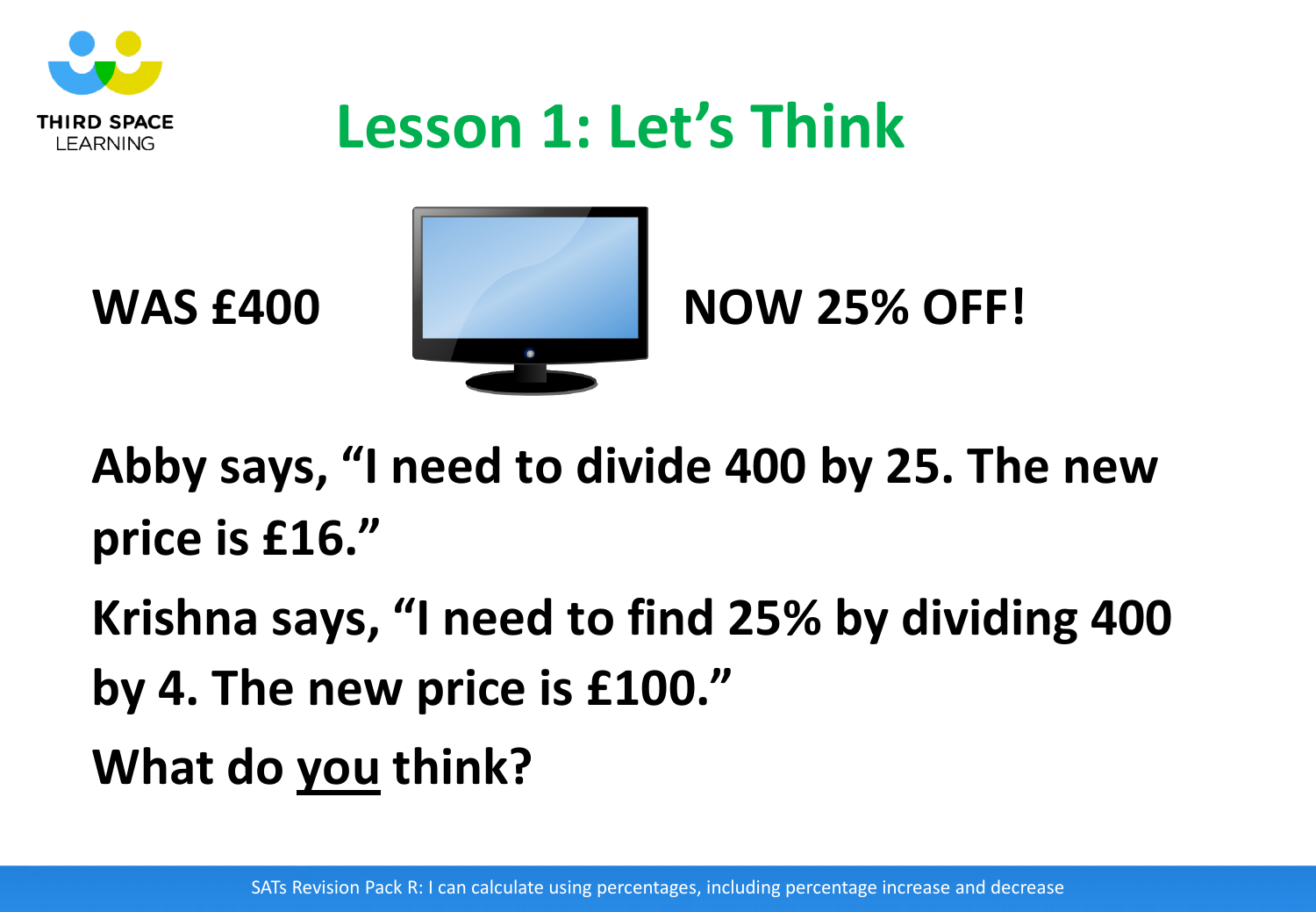

# **Lesson 1: Let's Apply**

**Tom's dog weighs 30kg and is slightly overweight. The vet says that she needs to eat a healthy diet so that her weight reduces by 10% to where it should be.**

**How heavy should Tom's dog be?**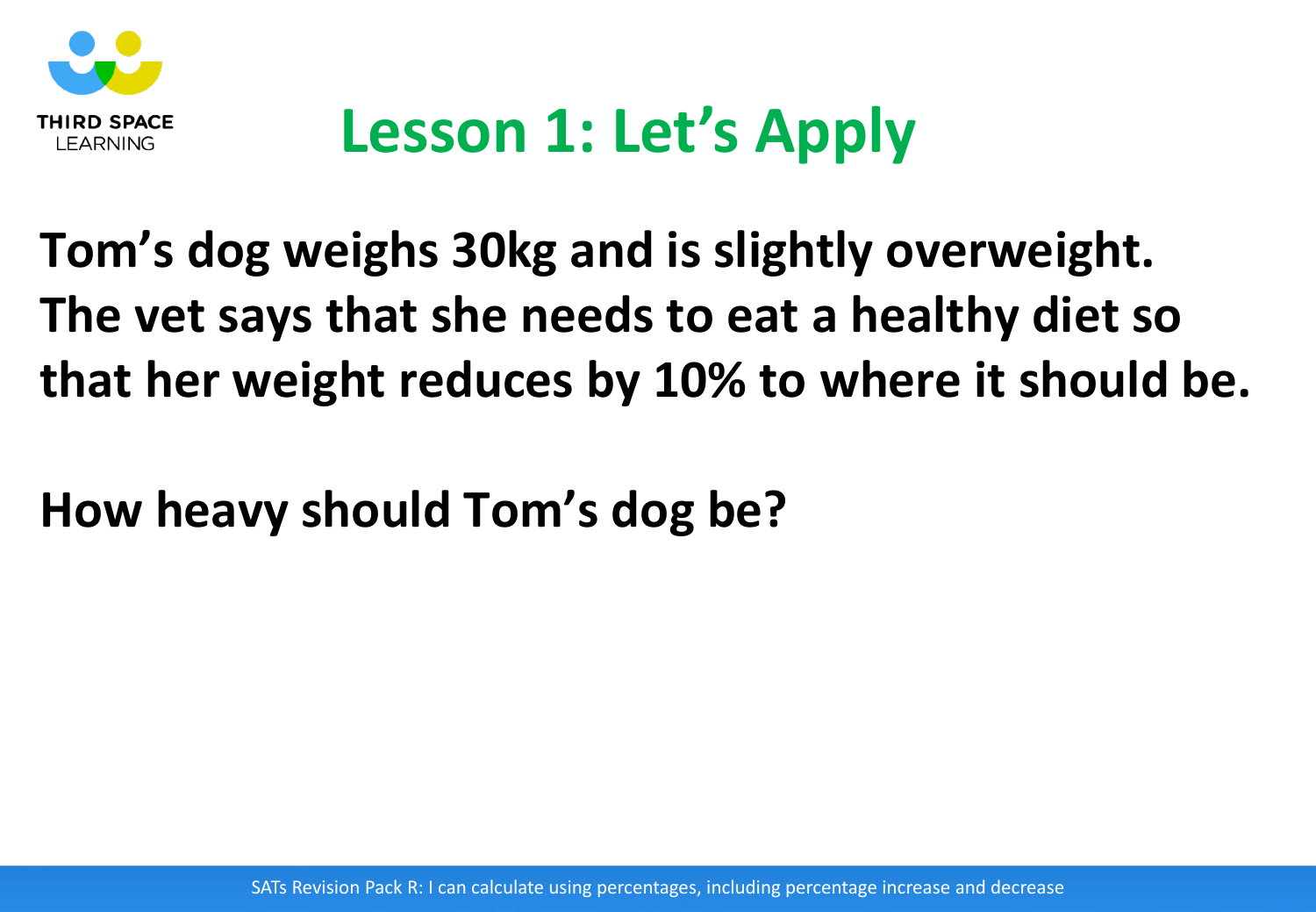

## **Lesson 2: Let's Think**

#### **OFFER ONE: Cool Cola**

**Normally 1 litre – now 25% extra free!**

**OFFER TWO: Cola Crush**

**Normally 500ml – now 50% more!**

## **Isla wants to buy a bottle of cola. How much more cola will she get if she buys the bottle with Offer one?**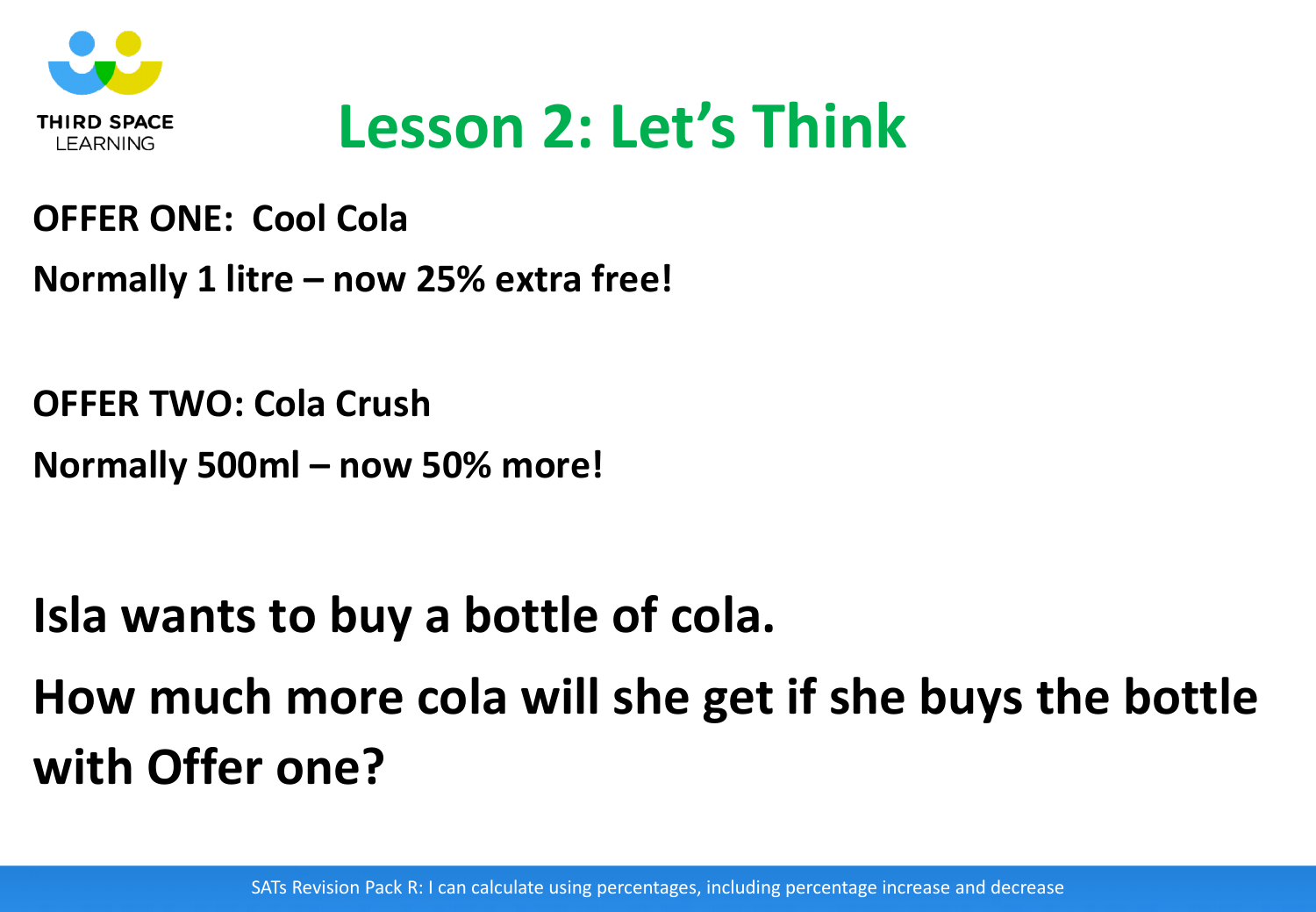

# **Lesson 2: Let's Apply**

#### **At a bookshop, Mia buys a book that normally costs £8.60 and another book that normally costs £4.20.**

**At the till, the assistant says, "Both of these books have 25% off!"**

**How much change will Mia have if she pays with a £10 note?**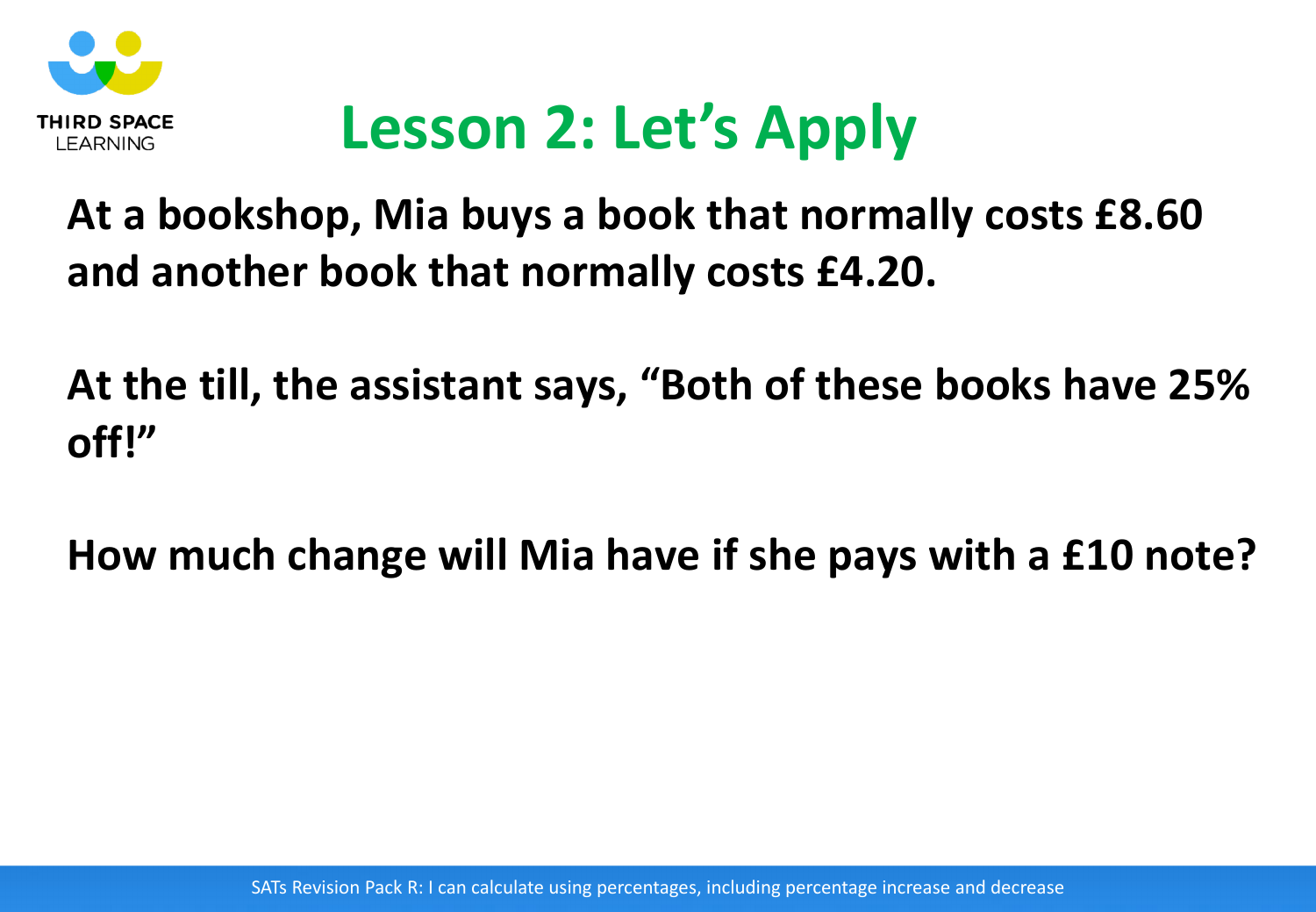

**Liam says, "The cheapest ball is football B because it has the most percentage reduction!"**

**Chloe says, "The one with the lowest price to start with is always cheaper in a sale."**

**Jordan says, "10% of £9 is 90p. 25% of £12 is £3. The difference between the new prices is £2.10." What do you think about these children's ideas?**